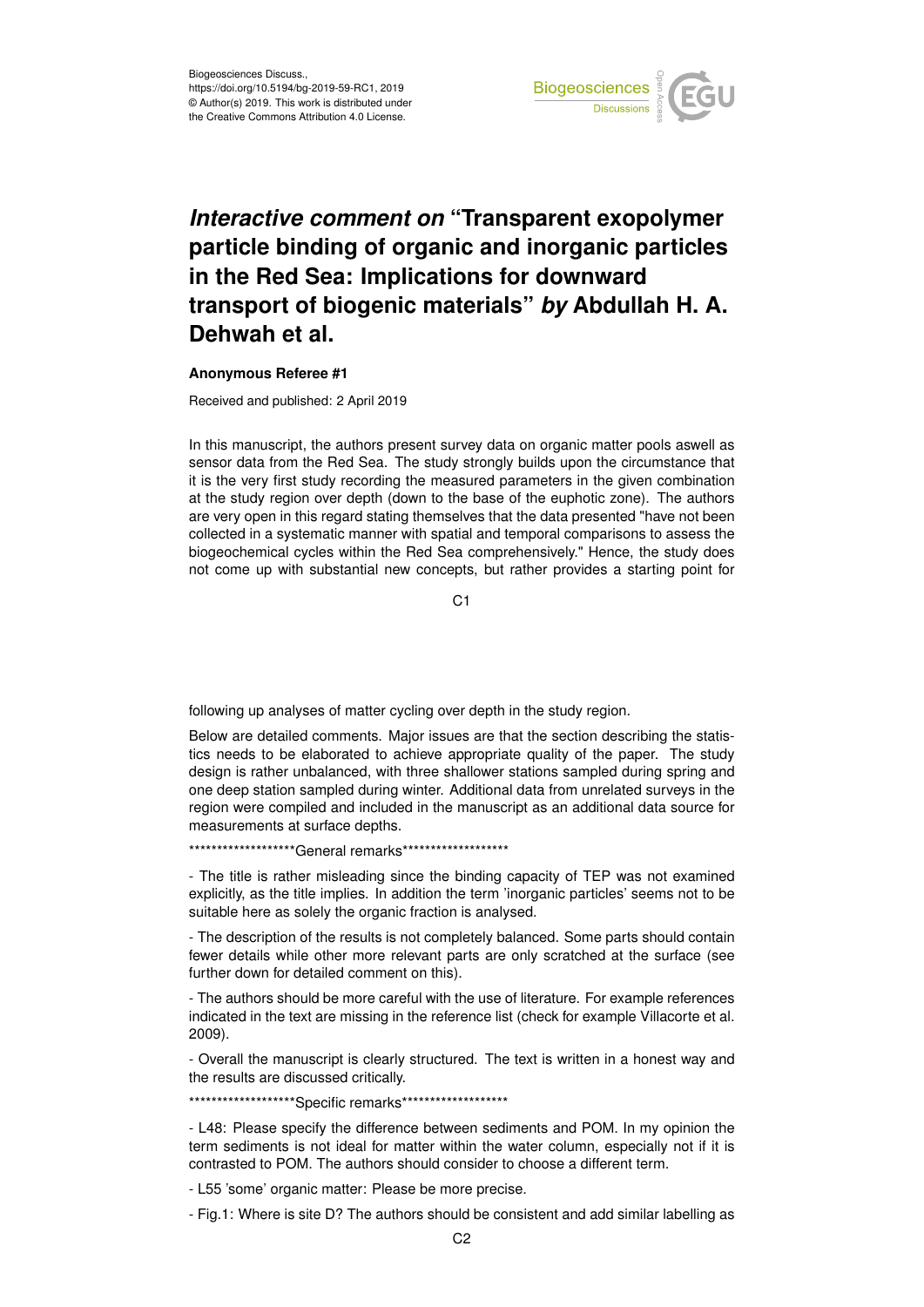for station A-C. In general the labelling of sites does not seem optimal. My suggestion is to use different colors for the sites sampled during the present study in contrast to the stations incorporated from previous studies.

- Fig.2: This figure should rather go into the supplementary material, as it is only a technical validation/quality assessment rather than adding to the results of the study.

- L223 Overall remark on Section 2.6-Statistical methods: This section is poorly described. How did you deduce statistical significance from a scatter plot? Besides a p-value also the statistical method applied has to be indicated.

- L229 Overall remark on Section 3- Results: A substantial amount of text in the results is spent on the description of the physical/sensor data. However, these data do not contribute substantially to the following discussion. I would suggest to shorten the respective results section and to remove 'hitchhiking' parameters such as pH, dissolved oxygen and turbidity from Fig.2 and Fig.3. I guess these parameters have been recorded and published for the study region before. Otherwise the authors should put more effort into putting these parameters into context in their discussion. From the TS profiles it looks like different watermasses could be present, which could have implications for organic matter cycling. In terms of statistics the study is scratching only at the surface. My suggestion is to include further statistical tests evaluating the difference between shallow and deeper water layers. One option would be for example to pool the three stations A-C for a comparison of the different OM parameters at minimal depth against maximal depths.

- L232 biospherical licor: This aspect could be skiped from my perspective (see comment above).

- L244 'a slightly lower salinity gradient': What is the precision of the measurement? I guess the observed variation lies within the methodological range. Please correct me if I am wrong.

C3

- L254 oxygen variability: Was the CTD device 'acclimatised' in the water for several minutes before starting to run the profile in order to avoid methodological biases?

- Fig.8: The figure headers are quite hard too read. The authors should consider to increase the font size.

- Overall remark on Figures: The figure captions should be more elaborated in order to transport a message. Identical units should be used for all parameters within the same figures if applicable. For example in Fig.7 and Fig.8  $\mu$ g/L should be used also for TOC (instead of mg/L) to facilitate comparability across parameters.

- L368 'highly effective': How do you define high effectiveness here?

- L410: As you state that TEP is presumably a significant part of TOC, it would be valuable to also calculate the respective fractions and indicate them in the manuscript (maybe even as an additional figure).

- L414: Can methodological issues such as a bursted filter be excluded?

- L464: I would be careful here as this aspect was not measured within the study scope. The authors should replace 'which are food' with 'which can be food'.

- L491 'unusual result': Nutrient concentrations would be interesting to check in this regard. The chlorophyll maximum seems to lay quite deep at station A-C.

- LL503-504 offshore vs. nearshore: This statement in the conclusion can be misleading, as season may be the more influential factor than offshore versus nearshore.

- L505: Which irregularities?

\*\*\*\*\*\*\*\*\*\*\*\*\*\*\*\*\*\*\*\*\*\*Technical corrections\*\*\*\*\*\*\*\*\*\*\*\*\*\*\*\*\*\*\*

- L57 LANGUAGE: The term 'caused' seems not fitting here, probably better to be replaced with e.g. 'formed'.

- L116 TYPO: 'the characterize'